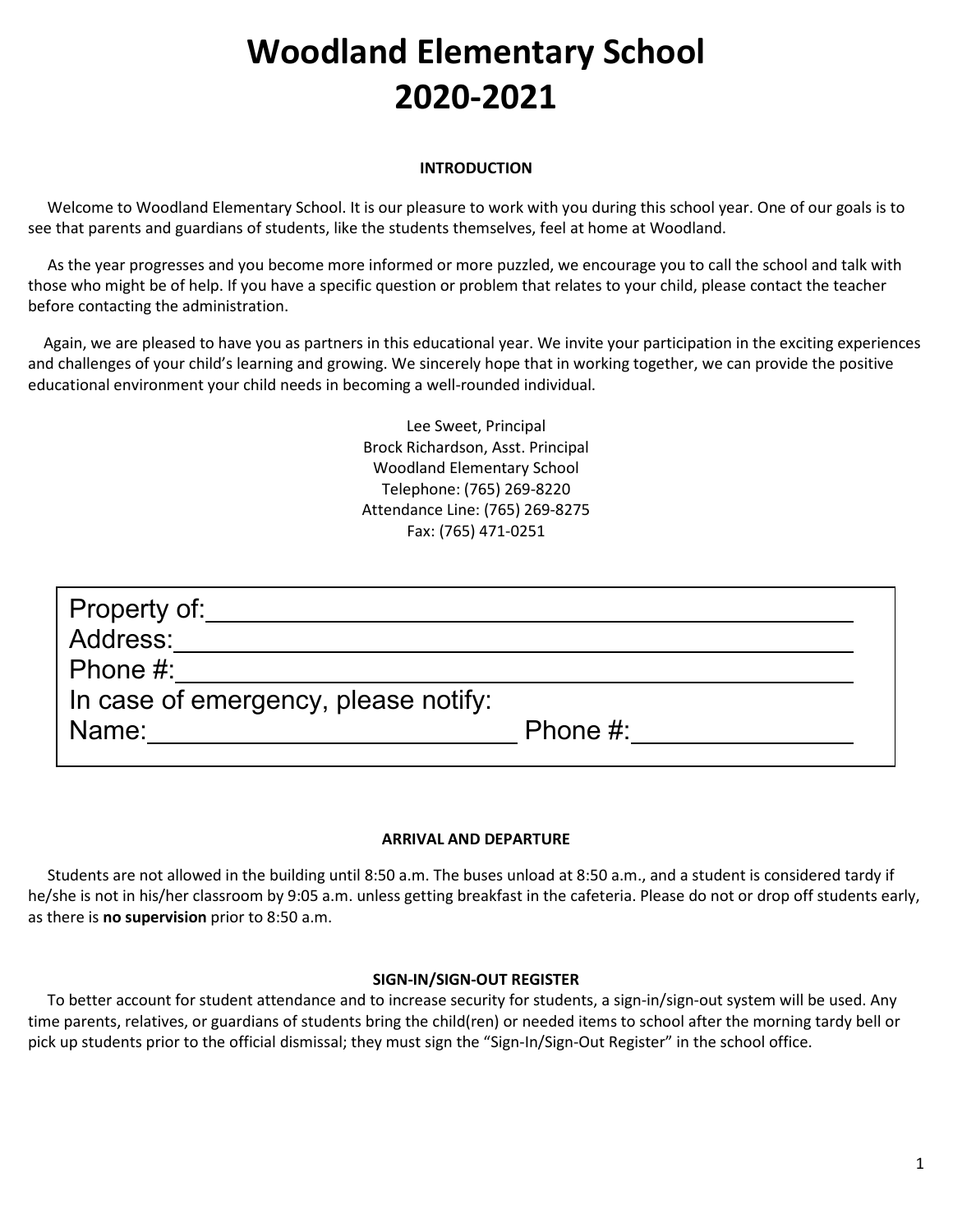#### **BUILDING SECURITY**

Visitors to the school during school hours will notice a large metal box near the handicapped door button. On this box, visitors should press the button to signal the secretaries in the office that someone is requesting entrance to the school, state your name and who you are picking up, dropping off or whatever your business may be at the school. The secretaries will unlock the front door closest to the signal & speaker box. Visitors should enter the school and sign in at the office window. Once they have completed their business, we ask that you sign out before leaving. Please do not offer other visitors access to the building by holding doors open for them.

# **ATTENDANCE POLICY**

It is the policy of the Tippecanoe School Corporation that all students enrolled in its schools shall be in attendance every day that the schools are open for student attendance during each regular school term, unless absent in accordance with Indiana Code. **A call to the school office is expected between 8:15-8:45 a.m. on the day an absence occurs.**

The process of education requires continuity of instruction, classroom participation, learning experiences, and study in order for a student to attain his/her maximum educational potential. The interactions of pupils under the tutelage of a competent teacher are vital to this purpose. Accordingly, it is incumbent upon the Tippecanoe School Corporation to encourage attendance by every student.

To the extent that provisions of this policy should be in conflict with laws, regulations, or rules applicable to any student who is a "handicapped child" as defined by Indiana Code, such laws, regulations, or rules shall be controlling.

- A. Parent(s)/guardian(s) are to notify the school authorities as early as possible on the day of the student's absence. In instances where the student and parent(s) are aware the student will be missing school for a pre-planned event, written notification should be made to the principal prior to the date of the absence. The reason for any student absence must be provided by the parent/guardian in writing, via phone call, or by voice mail prior to the beginning of the next school day.
- B. In order to qualify for grade promotion or course credit, a student must:
	- 1. meet all academic requirements;
	- 2. be present in class ninety percent (90%) of the class enrollment days. (For a high school student, personal illness without a medical excuse or unexcused absences should not exceed nine (9) days per semester.)
- C. The following are circumstances in which a student is not at school but will be counted as if s/he were present:
	- 1. Exhibiting at the State Fair, if personal involvement is required for project exhibition (requires verification by an adult 4-H leader). I.C. 20-33-2
	- 2. Serving as a page in the State Legislature, when properly arranged in advance (verification of attendance by State Legislature personnel is required). I.C. 20-33-2
	- 3. Taking a driver's test if this cannot be scheduled after normal school hours or on Saturday. I.C. 20-33-2
	- 4. Educational/religious experience under supervision of parent(s)/guardian(s).
- D. The following absences are not counted against the student when determining the attendance requirement **beyond** the maximum nine (9) days allowed and are to be exempt from attendance requirements.
	- 1. Illness with physician verification.
	- 2. Immediate family member funeral with verification. Immediate family is defined as a student's parent(s) or guardian(s), brother, sister, grandparents, spouse, children, corresponding step relatives or corresponding inlaws.
	- 3. Judicial appointments with verification.
	- 4. Out-of-school suspension.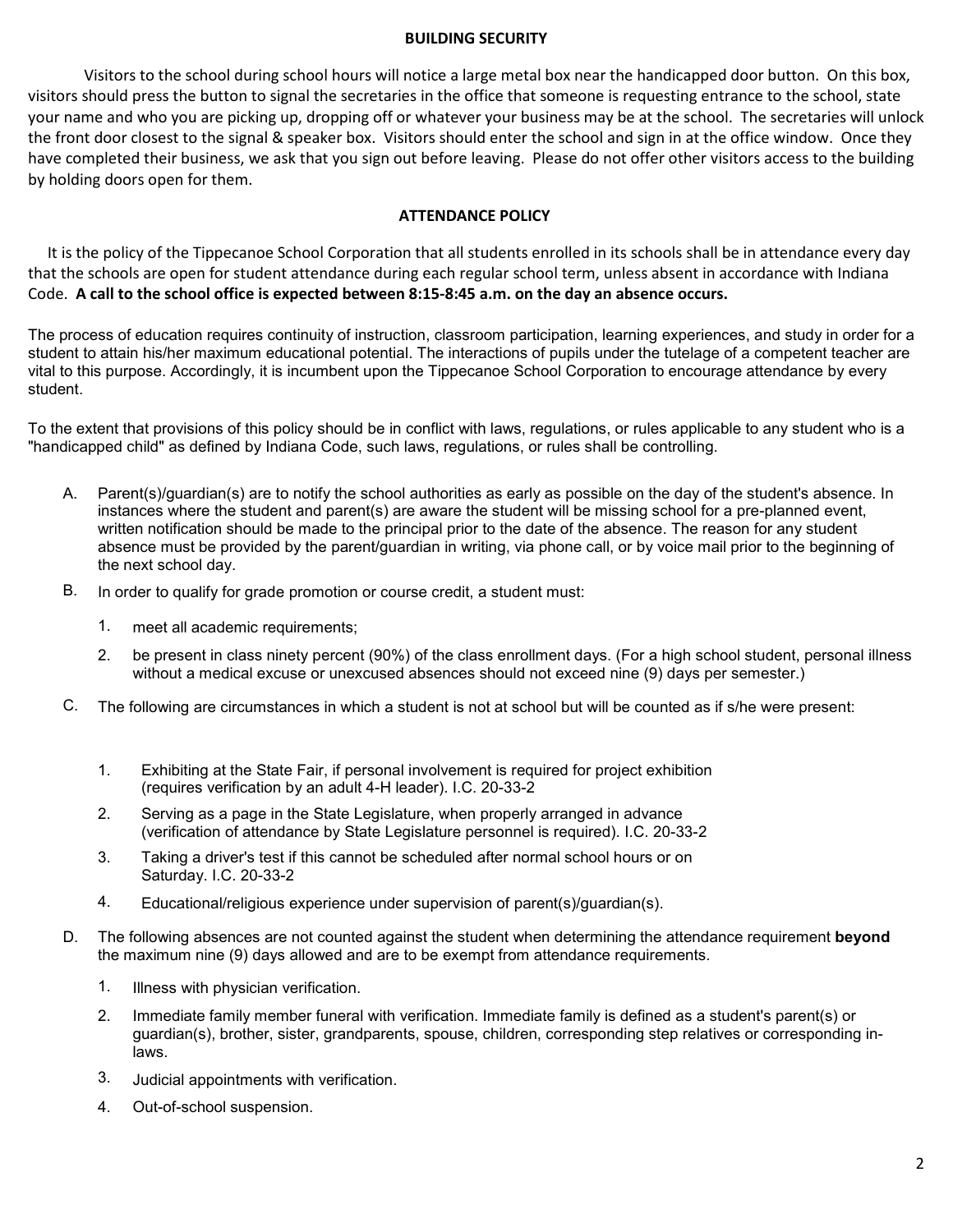- E. Make Up Work
	- 1. Excused absences the student is responsible for making up work for all absences. Time allowed for completion of make up work is three (3) days. Administrative approval is required for any time extensions.
	- 2. Out-of-school suspension the student is responsible for contacting teachers to determine assignments. All work is to be done by the day the student returns to school.
- F. Truancy is an unexcused absence. Although they are encouraged to complete work missed, students will not receive academic credit for daily work missed due to truancies.
- G. The school may elect to seek additional verification of the reason for absences and/or to hear appeals for extenuating circumstances.
- H. The student and the parent/guardian will be contacted each semester when the student has accumulated five (5) absences in a semester or the student's attendance pattern indicates a risk of not meeting the School Corporation's attendance requirement. This policy applies to all absences from school.
- I. The TSC attendance guidelines will govern summer school attendance. High school students seeking course credit should not miss more than eight (8) of the eighty (80) instructional hours.

 Indiana law mandates compulsory attendance as stated in Section 20-8.1-3-17 Indiana Code. Any student who demonstrates excessive absences/tardies and is in violation of the stated school attendance policy will be referred to Truancy Mediation. Truancy Mediation will determine what court action is warranted.

# **ENROLLMENT INFORMATION**

 For a student to legally enroll in Woodland Elementary School, his/her residence must be within the Woodland Elementary School attendance area. If you have a question relative to which school your children should attend, please contact the Tippecanoe School Corporation Transportation Department, phone 474-2481. Parents anticipating residing within the boundary limits of Tippecanoe School Corporation and Woodland Elementary School **after** school begins must contact the Woodland Elementary School office. Parents having questions concerning this issue may call the school.

Your child must be five years old on or before August 1<sup>st</sup> in order to enter kindergarten. To be considered for entry to kindergarten after the August  $1^{st}$  birthdate deadline, parents must contact, in writing, Dr. Scott Hanback, Superintendent, Tippecanoe School Corporation, 21 Elston Rd., Lafayette, IN 47909.

 The hospital copy of the certificate of birth is **not** valid proof of age. The birth certificate for a person born in Lafayette, Indiana, may be obtained from the Tippecanoe County Health Dept., 629 N. Sixth Street, Lafayette, IN 47901. For a birth certificate for a child born in another Indiana city or town, mail to: State Board of Health, Vital Statistics Division, 1330 West Michigan Avenue, Indianapolis, IN 46202.

Out-of-state birth certificates— call Tippecanoe County Health Department, 423-9221, for information.

 The following information is required from all students who enroll in the Tippecanoe School Corporation for the first time: Form 1: Disease and Immunization Records – This form must be completed at the time of enrollment by the student's parent or guardian and left with the school nurse. State law **requires** that a child be immunized against polio, rubella, rubeola, diphtheria, whooping cough, tetanus, and hepatitis B. Proof of such immunizations must be prepared by the child's physician.

 Form 2: Physical and Dental Record – Your child's family physician must complete that portion of the form relating to the physical condition of your child and return it to the school nurse prior to the beginning of school. If you are not in possession of the necessary information to complete the dental form, it may be completed and submitted to the school nurse directly after your child's next visit to the dentist.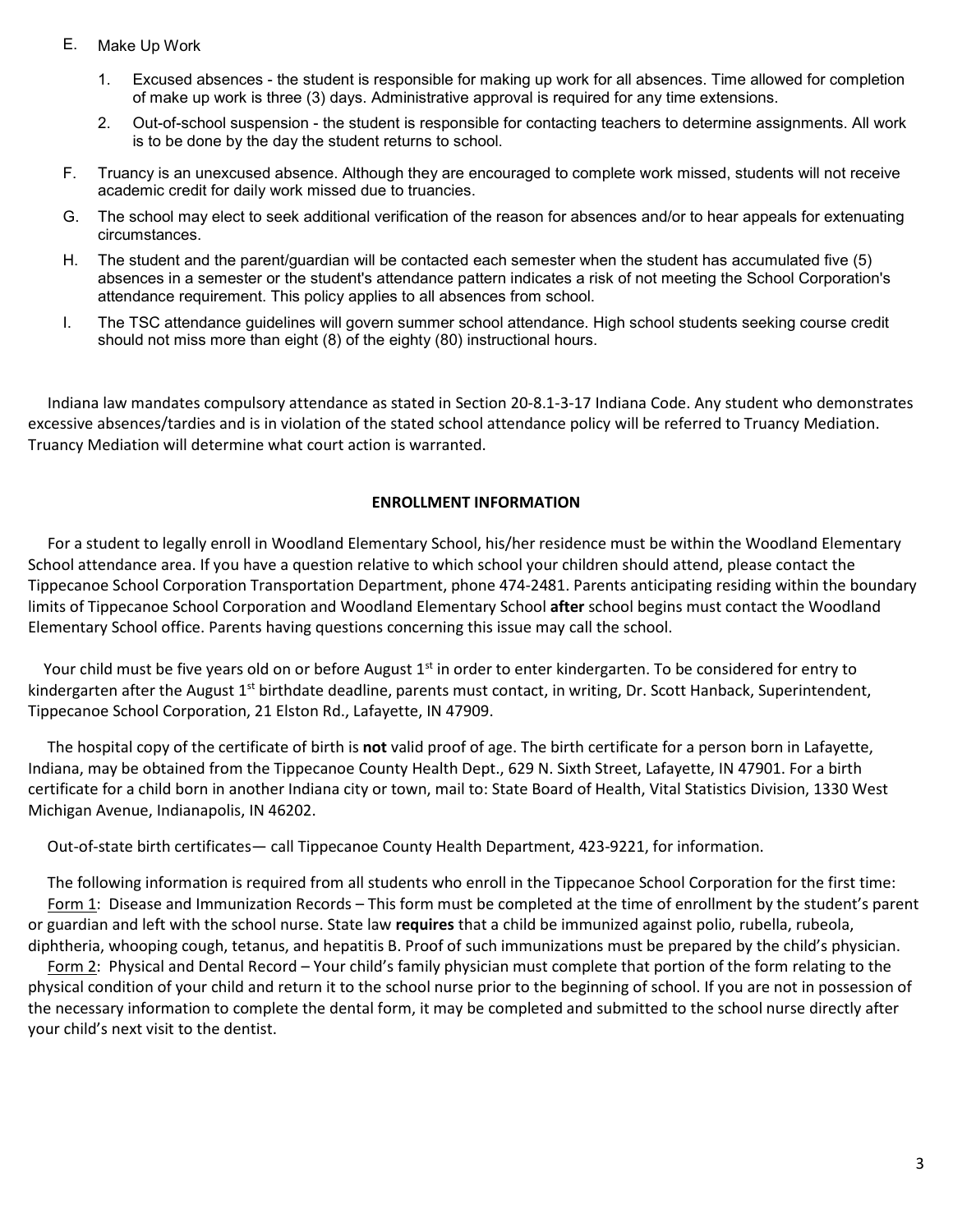#### **BUS TRANSPORTATION**

 Each child, and parent, should know his/her bus number and driver's name, both to and from school. If a student who usually rides the bus is to be picked up by a parent or other person, a note to the teacher is required. This child will then be dismissed at 3:30 p.m.

 Written permission is needed if going home with another student. Too often, a student may tell his/her teacher, "I'm supposed to go home with so and so." Without a note indicating a change, we will follow regular arrangements. If a student is getting off the bus somewhere other than his/her own stop, a note or call to the bus driver, as well as the school office, is expected. Children will then receive a Bus Pass from the office. This Bus Pass is required for all changes to occur and for transportation to flow smoothly and safely. Communication with your child's bus driver is also recommended, whether in person, via email or a phone call. If you need your child's bus driver's contact information, please contact the school office.

 Riding the bus is a privilege that can be taken away for inappropriate behavior. The school bus driver is in charge of all the children riding on the bus. It is the driver's first responsibility to ensure physical safety, and the driver should not have to be a "policeman**"** for discipline reasons.

# **VISTIORS, ADDITIONAL CONFERENCES, AND CLASSROOM GUESTS**

Visitors and guests are welcome to be a part of the school day. Arrangements made with the teacher prior to your visit are appreciated. Kindergarten parents are urged to wait a few weeks before scheduling a visit to the classroom. We do ask and insist you have an approved background check on file and come to the school office to sign in and receive a visitor's badge upon arrival for a visit to the classroom.

 Parents are encouraged to visit school and discuss their children's progress with teachers. A call to the school to arrange a conference would be expected so as to prevent any conflict in the teacher's daily schedule. Teachers may also wish to schedule an additional conference with parents for the purpose of discussing particular aspects of their child's education. These conferences may be at times other than the regularly scheduled conference days. Again, we ask that you report to the school office and receive a visitor's badge before proceeding to the special conferences.

#### **VOLUNTEER POLICY**

#### **8120 – VOLUNTEERS**

The Board recognizes that certain programs and activities can be enhanced through the use of volunteers who have particular knowledge or skills that will be helpful to members of the staff responsible for the conduct of those programs and activities. The Superintendent, or designee, shall be responsible for recruiting community volunteers, reviewing their capabilities, and making appropriate placements. The Superintendent shall not be obligated to make use of volunteers whose abilities are not in accord with District needs.

Each volunteer who is in direct contact with students will be required to submit a Limited Criminal History Record Check. The procedures shall ensure that information and records obtained from criminal history inquiries under this policy are confidential and shall not be released except as necessary to implement this policy or to defend a decision made pursuant to this policy.

The Superintendent, or designee, is to inform each volunteer that s/he:

A. shall agree to abide by all Board policies and District guidelines while on duty as a volunteer;

will be covered under the District's liability policy but the District shall not provide any type of health

- B. insurance to cover illness or accident incurred while serving as a volunteer, nor is the volunteer eligible for workers' compensation;
- C. will be asked to sign a form releasing the District of any obligation should the volunteer become ill or receive an injury as a result of his/her volunteer services;
- D. will be required to report any personal arrests on the filing of criminal charges while serving as a volunteer.

In an effort to continue our due diligence with regard to providing a safe environment for our students and staff, we require all volunteers having ongoing contact with children and/or supervising students (field trips, etc.) to have cleared an expanded criminal background check. These background checks are conducted through Background Investigation Bureau (BIB). The criminal background check will search national sex offender databases, court records, etc. The cost of the criminal history check is \$17.95 (base cost) and is paid for by the volunteer through a link on our website: **[SecureVolunteer](https://bib.com/SECUREVOLUNTEER/TIPPECANOE-SCHOOL-CORPORATION/)**. Once approved, the volunteer will receive a TSC Volunteer identification card that will be valid for a period of three (3) years. If you volunteer in multiple buildings, you will only need to complete one background check.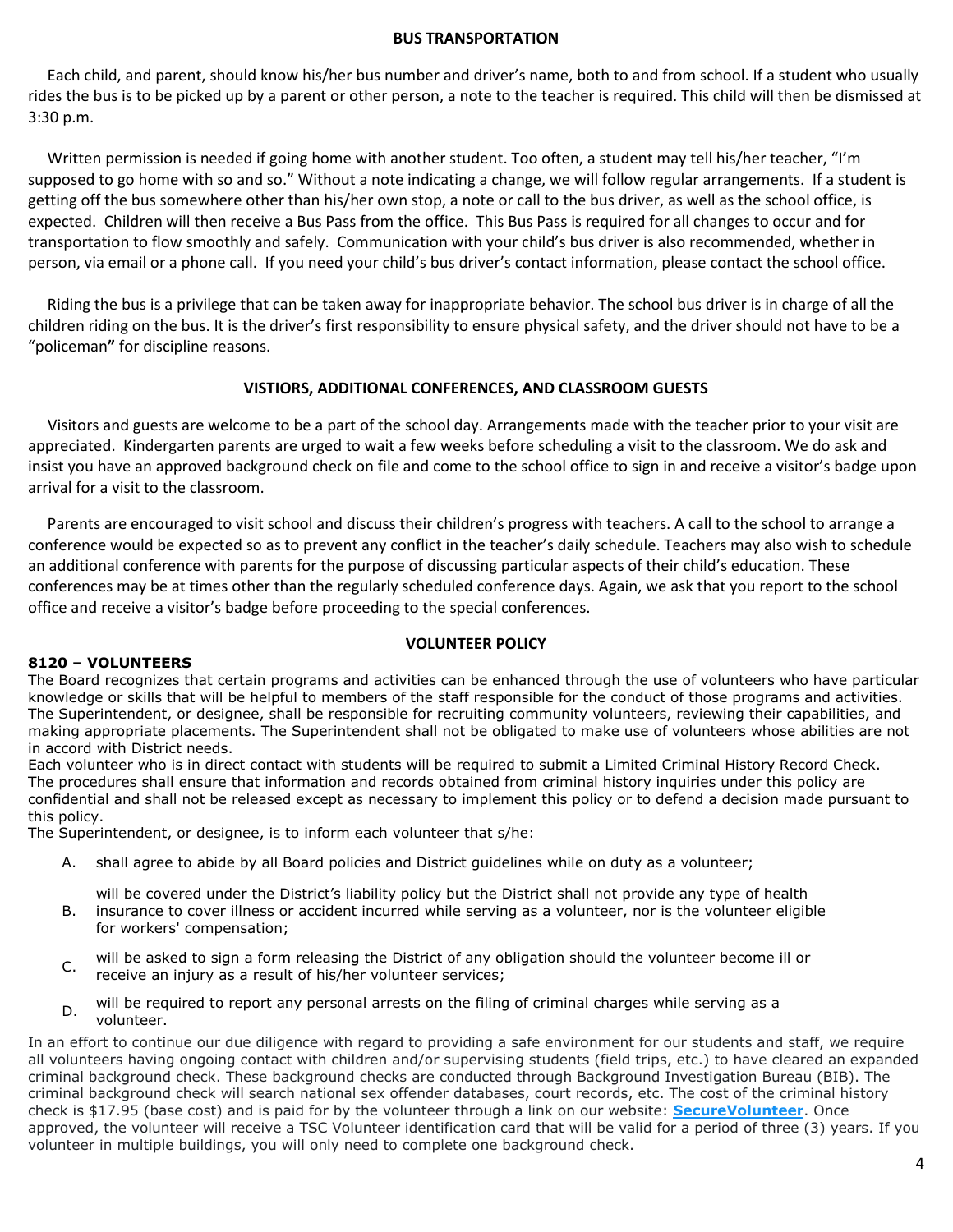Volunteer background checks may take several business days to process so it is important to plan ahead. We appreciate your understanding of this important safety guideline. Thank you for volunteering in the Tippecanoe School Corporation! We appreciate you and your service to our students and staff.

# **ILLNESS AND SCHOOL PARTICIPATION**

 Students are to participate in recess and physical education whether it is inside or outside. After an illness, a student may be excused from participating for two days with a note from a parent or guardian. A doctor's excuse is needed for a child to be excused from recess or physical education for more than two days.

#### **MEDICAL/ HEALTH SERVICES**

#### **Immunizations:**

 According to Indiana Code 20-8.1-7-10.1 (c) (1), when a student enrolls for the first time in a school corporation, a statement of the student's immunizations which shows that the student has received at least the minimum number of immunizations for the student's age will be supplied to the school by a parent or guardian. A student may not be permitted to attend school beyond the first day of school unless the school has authorized a twenty day waiver. Upon completion of the twenty days, **the student will be excluded from the school if the immunizations remain incomplete.**

# **Student Medications:**

- 1. All prescription and over-the-counter (OTC) medication must be FDA approved and will be kept in the school office, unless a student has authorized permission to possess and self-administer the medication according to IC 20.8.1-5.1-7.5.
- 2. Written instructions from the parent/guardian are required for all prescription and OTC medication. The instructions must include name of medication, reason for medication, amount to administer, and time to be given. (OTC medication must be in age-appropriate dosages as per product label.)
- 3. Prescription and OTC medication must be in the original container affixed with a current pharmacy or package label.
- 4. Medication ordered three times a day or less should be given before and after school or at bedtime. Prescription medication with a specific time listed that is during school hours will be given as directed.
- 5. As directed in IC 20-8.1-7-22, **no medication of any type may be sent to or from school with a student in grades K-8**. Medication must be picked up in the school office and will be released only to the student's parent or an individual who is at least 18 years old with written designation from the parent. All medication must be brought in by the parent or guardian of the student, along with form required for a child to take medicine at school. (see the back of this handbook)

#### **Injury:**

 The corporation physician provides standing orders for health care for TSC students. The following medications and supplies are being used as first aid measures within TSC schools: contact lens solution, eye irritations, topical antiseptics, topical analgesics, throat lozenges, band aids, bandages, elastic wraps, heating pads, and ice packs. Diphenhydramine (an oral antihistamine) may be used for severe allergic reactions. It is the parent's or guardian's responsibility to notify the school if he/she prefers that these products not be used when treating his/her child.

# **Illness:**

Students with vomiting, diarrhea, undiagnosed skin rashes, eye infections, or fever over 100° should not attend school. Students should not return to school until symptoms have resolved, or they are fever free for 24 hours. Students being treated with antibiotic medications should receive the medication for 24 hours before returning to school. Students will be sent home from school with temperatures over 100°, vomiting, diarrhea, skin rashes, eye infections, or other symptoms of illness. **Health Screenings:**

 **Head lice** Students found to have live head lice will be sent home. A parent or designee must accompany the child to the school office for confirmation of treatment and removal of all lice from the student's hair before readmission to school.

**Vision** screening is done with all students in grades K, 1, 3, 5, and 8.

**Hearing** screenings are completed with grades 1, 4, 7, and 10.

**Postural or Scoliosis** screenings are conducted with students in grades 7 and 9.

 Parents or guardians will be notified by a referral letter if a concern is identified during the screening process. Referrals are based upon Indiana state referral recommendation. Further medical evaluation should be obtained. Questions regarding these procedures should be directed to your child's school nurse.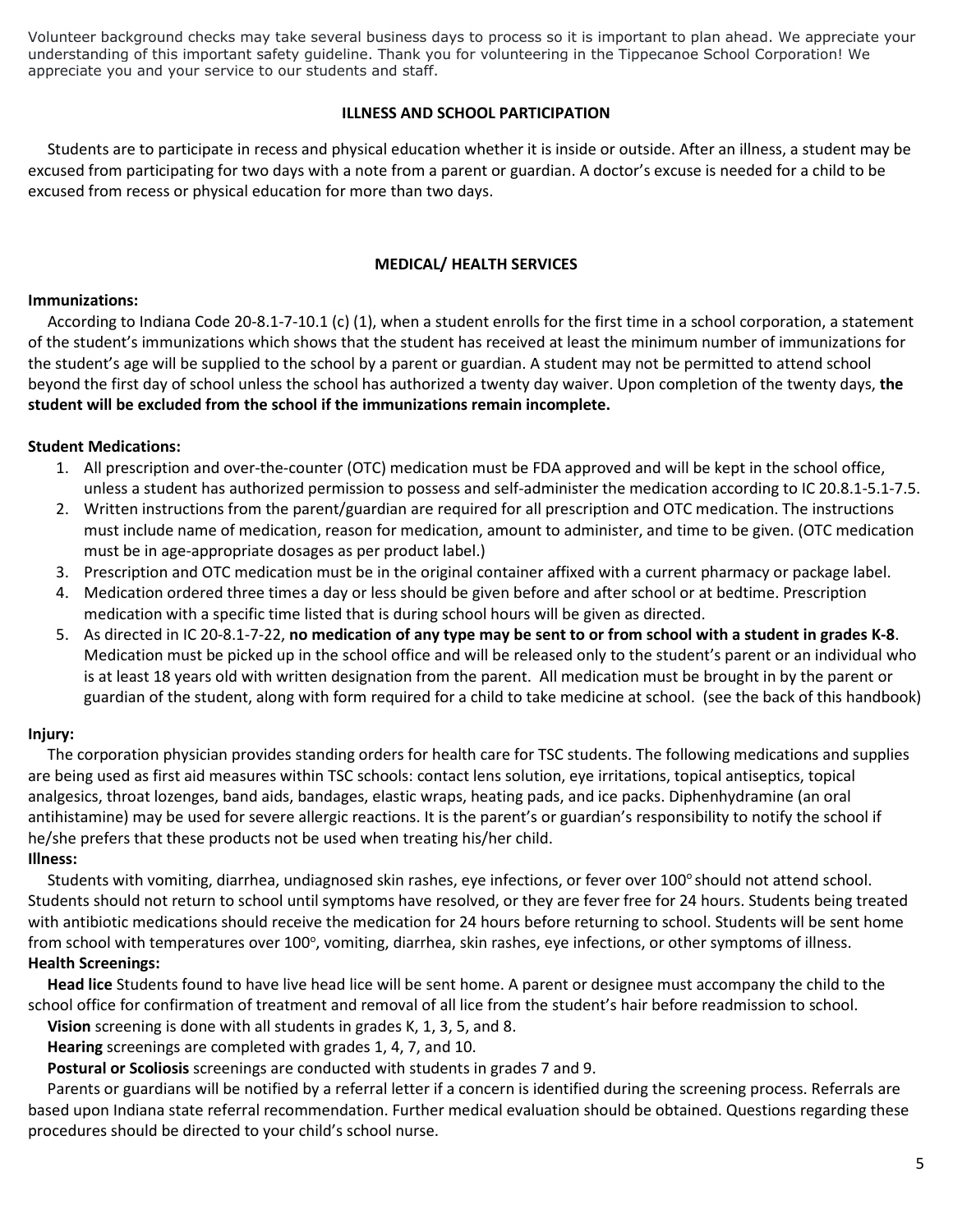#### **EMERGENCY SCHOOL CLOSINGS**

 In the event that school must be closed due to inclement weather, Woodland's dismissal will be 65 minutes after the **announced** McCutcheon High School dismissal time. Announcements will be made through TSC2Go and other local media outlets. **Your child should know where he/she is to go when an early emergency school closing occurs.**

#### **SCHOOL CANCELLATION**

 When school is cancelled due to inclement weather, announcements will be made on local radio stations and the WLFI-TV 18 television station around 6:00 a.m. These stations also announce when buses run late or when school begins late. Woodland Elementary School is a part of Tippecanoe School Corporation. TSC has implemented its own method of communicating announcements such as weather delays through the TSC webpage that can be accessed at tsc.k12.in.us. Parents are urged to register at the beginning of each school year, as well as throughout the year. Registration instructions can be found on the webpage for TSC and for each school and also, in the school office. This will be the main method of communication of information of this type and other important school updates.

#### **PARENT/TEACHER CONFERENCES**

 Fifteen minute conferences are scheduled twice a year. Fall conferences are after the end of the first grading period. Conferences during second semester will be held in mid-February. Prior to the fall conference, students will bring home a form which allows parents to state a general time preference. Every effort is made to honor the parents' preferences and also to schedule consecutive conference times for parents with more than one child. The mid-February conferences will be assigned at the corresponding time scheduled in October.

#### **HOMEWORK POLICY**

 The following is the Homework Policy adopted by Woodland Elementary School complying with a Department of Education requirement. Homework assigned to students will follow this policy.

- 1. Homework is a form of independent practice which is to be given after successful guided practice occurs in the classroom.
- 2. The amount or volume of homework should be planned so as to be compatible with the ability of the student.
- 3. All students should be given credit and/or recognized for completing assigned homework.

Responsibilities:

- Students: Be attentive to instruction and seek help, if needed, during the classroom-guided practice so as to understand the homework assignment.
- Parents: Provide a positive environment for "studying"; assist their child, when needed; notify their child's teacher when questions arise.
- Teacher: Use the homework policy as a guide. Communicate clearly the details of the homework assignment. Provide prompt feedback.
- Principal: Facilitate communication among parents, teachers, and students relative to homework and the homework policy.

#### **PLAGIARISM**

Plagiarism, as defined by the *Random House Dictionary*, is "to steal (the language, ideas, or thoughts) from (another) representing them as one's own original work." Intentional or not, when a student fails to acknowledge the source of words and ideas that are not his or her own, the result is plagiarism, that is, theft. **It is also cheating.** Plagiarism is not tolerated in the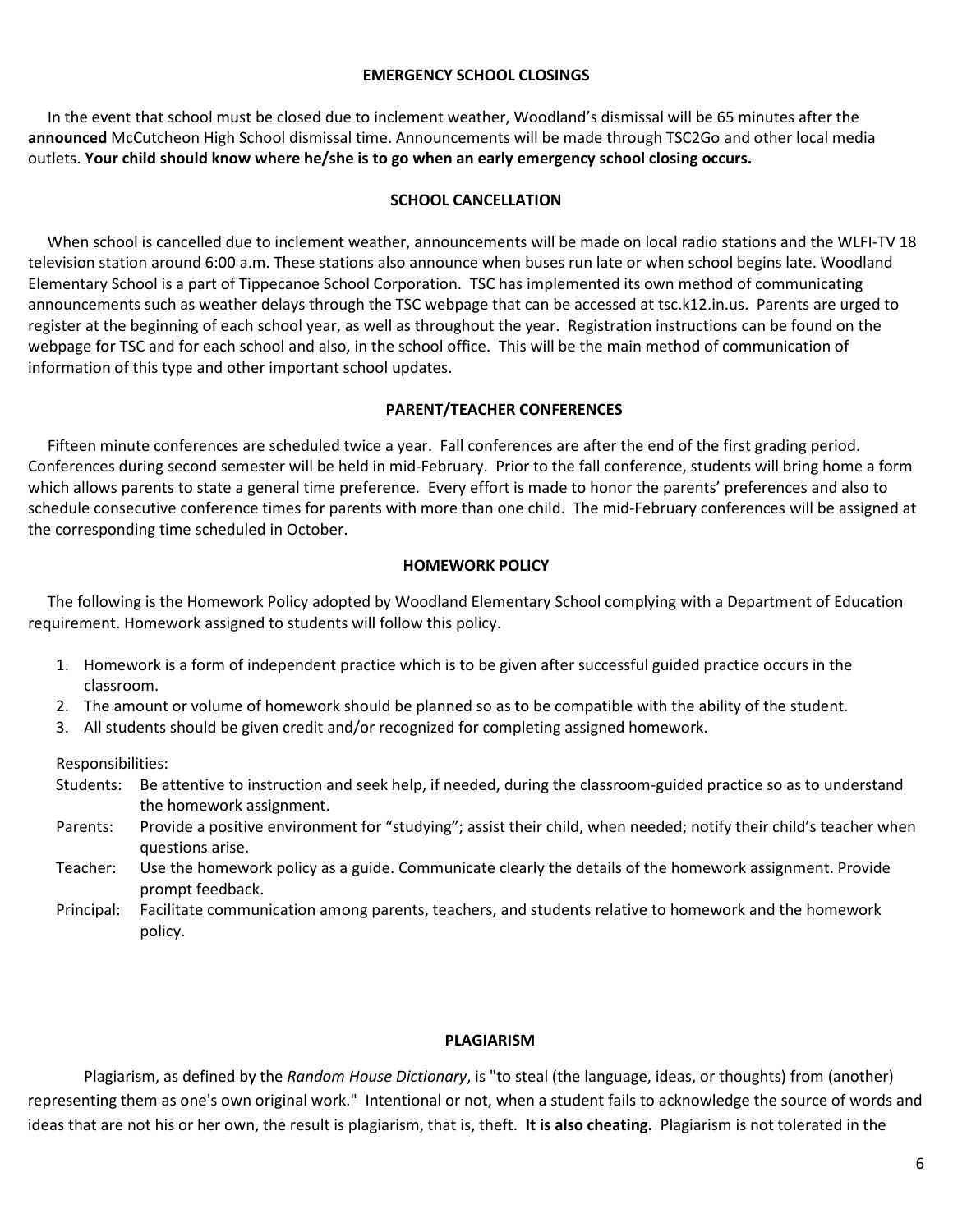Tippecanoe School Corporation. **Thus, the penalties for plagiarism are both disciplinary and academic and they progress in severity.**

# **There are several kinds of plagiarism:**

Copying word for word or incompletely paraphrasing a phrase, sentence, group of phrases, group of sentences, or whole paragraphs from another source without crediting that source. This kind of plagiarism can be quantified as the copying, at a minimum, of six words or more in a row, including *a*, *an*, and *the*, from another source without citing the source.

- 1. Giving a speech or submitting a paper, poster, project, or any other assignment that has been written completely or partially by someone else.
- 2. Cutting and pasting material found on the Internet or in other electronic databases
- 3. into one's own paper, speech, poster, project, or other assignment without crediting the source.
- 4. Downloading entire texts and presenting them as one's own work.
- 5. Presenting ideas from another source as one's own original thoughts. These can be ideas taken from textual sources or from speeches, lectures, television programs, or other forms of oral language.
- 6. Improperly citing sources with the intent of misleading the reader (e.g., making up citations) as to the source of the information presented.

A student who is unsure of how to cite (credit) the source of material he or she has copied has the responsibility to check with a teacher and/or consult *Writer's Inc.* or the *MLA Handbook*.

# **Penalties – Elementary School**

While no official penalties exist for plagiarism offenses, it is expected that classroom teachers would use such occasions as educational opportunities for all students. Time should be devoted to discussion and explanation of plagiarism.

# **REPORT CARDS**

 The Tippecanoe School Corporation "Report of Student Progress" is conveyed to parents four times: each following the end of a nine-week grading period. The final "Report of Student Progress" will be sent home with the students on the last day of school.

# **ACADEMIC HONOR ROLL (GRADES 3/4/5)**

 A student qualifies for honor roll if he/she attains no less than a B- in all of the following subjects: Reading, English, Spelling, Social Studies, Mathematics, Science, and Health.

# **PROMOTION/RETENTION**

The awarding of grades and making decisions relative to promotion or retention are the sole responsibility of teachers and the building principal. Parents are to be kept informed of their child's progress through report cards, personal contacts, letters, and parent-teacher conferences.

# **PAC – PARENT ADVISORY COMMITTEE**

 A parent-teacher organization will be a contributing part of Woodland Elementary School community. Initially, it was known as the PTA, Parent-Teacher Association, which collected dues and was affiliated with the National PTA. Preferring to keep monies collected "at home" rather than sending a portion to them the National PTA, the local PTA chose to be known as the PAC, Parent Advisory Committee.

# **STUDENT ACTIVITIES COMMITTEE**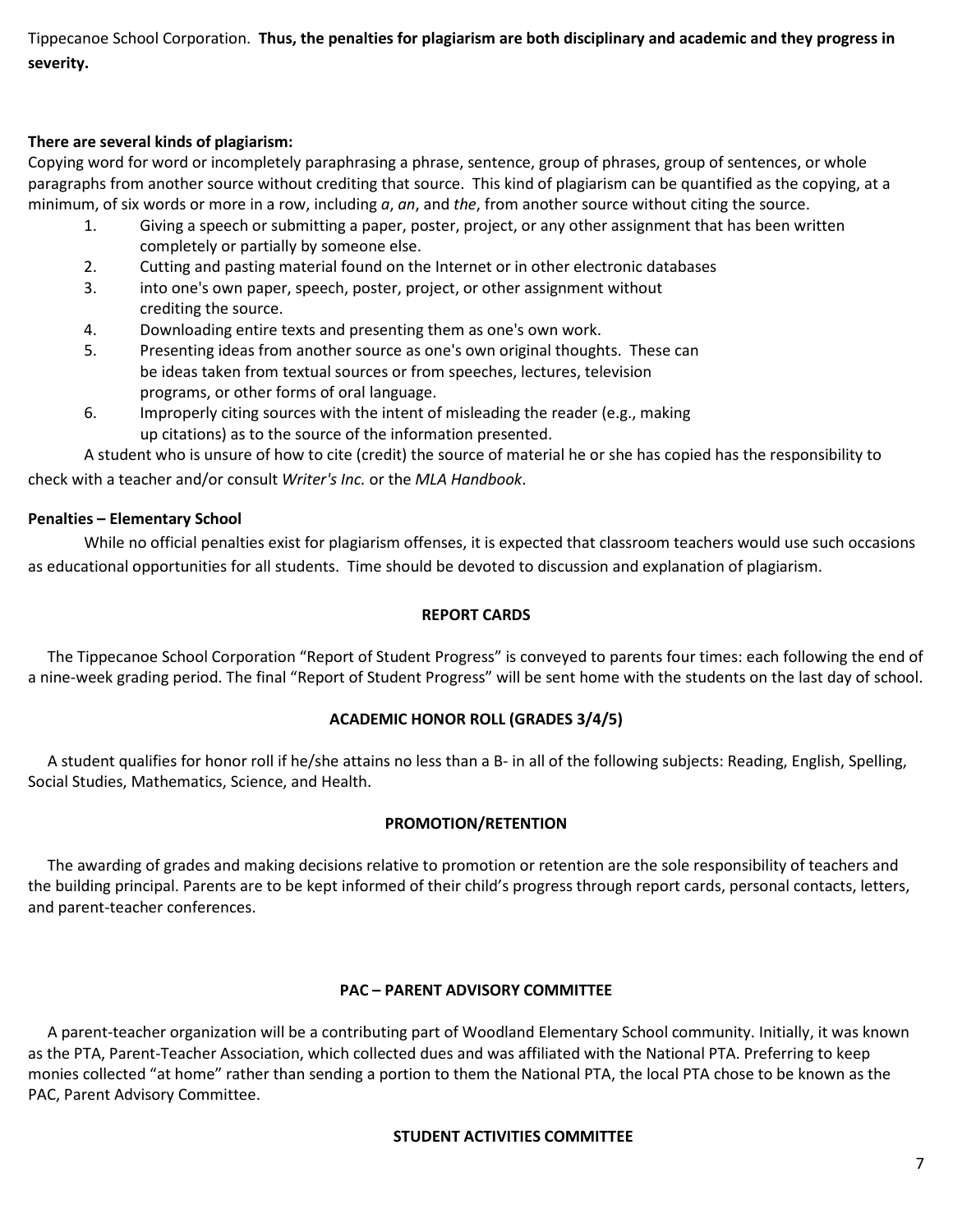The Student Activities Committee (SAC) is composed of two elected students from each classroom in grades four and five. SAC does organize special dress/hat days for a dollar and the profits from SAC dollar days goes into student activities.

#### **TELEPHONE CALLING**

- 1. Teachers and students are not to be called from class unless an emergency exists.
- 2. Voice mail messages may be left for teachers and staff members.
- 3. Students are not allowed to use the school phones unless an emergency exists and they have permission from the supervising adult.
- 4. Urgent messages for students will be delivered to classrooms.

#### **FIELD TRIPS**

 Field trips are an integral part of the school's learning program. They provide each student with experiences which cannot be incorporated into the regular school setting. Field trips take advantage of other learning resources in our community.

 All field trips will be announced ahead of time. Each student may bring home a permission slip to be signed by a parent or guardian and returned to his/her teacher before the trip. Permission for field trips is a part of the online registration process, so a piece of paper requiring your signature may not be necessary if you completed that portion of registration. Parent volunteers may be needed for field trips. Volunteers are required to complete a Background Check form prior to attending school trips. Please see page 4 for questions on the process.

#### **LUNCH**

 A nutritious breakfast and hot lunch are offered daily for students in grades K-5. Soda pop, candy, and fast food items are not to be consumed in the school cafeteria. Parents are welcome to come and have lunch with their child; however we encourage you to bring a lunch prepared at home. Parents bringing a fast food lunch or food from a restaurant will be asked to eat lunch with their child elsewhere in the school.

# **BREAKFAST/LUNCH/TEXTBOOK ASSISTANCE**

 Money for breakfast and lunch can be paid on a student's account at any time. If your child is in grades K-5, money should be placed in a sealed envelope with the child's name and teacher's name written clearly on the outside. The envelope will be collected during morning classroom procedure. Student accounts must be kept current.

 Application forms requesting free/reduced lunch and breakfast meals are available online. Parents may also pay money to student lunch accounts through TSC website.

# **TEXTBOOK FEES**

 Textbooks and workbooks are rented. Students are responsible for care of the books assigned to them. Loss or damage of these books will result in responsibility of full payment of replacement cost to the school. Applications for book rental assistance and meal assistance are part of the online registration materials and should be completed at the time of enrollment.

#### **DRESS CODE**

 Students should use good judgment in attire and grooming – simplicity, safety, neatness, and appropriateness. Students wearing clothing, sporting a hairstyle or accessories that cause a disruption to the instructional process as determined by the teacher and/or principal will be asked to change or conceal the item in question.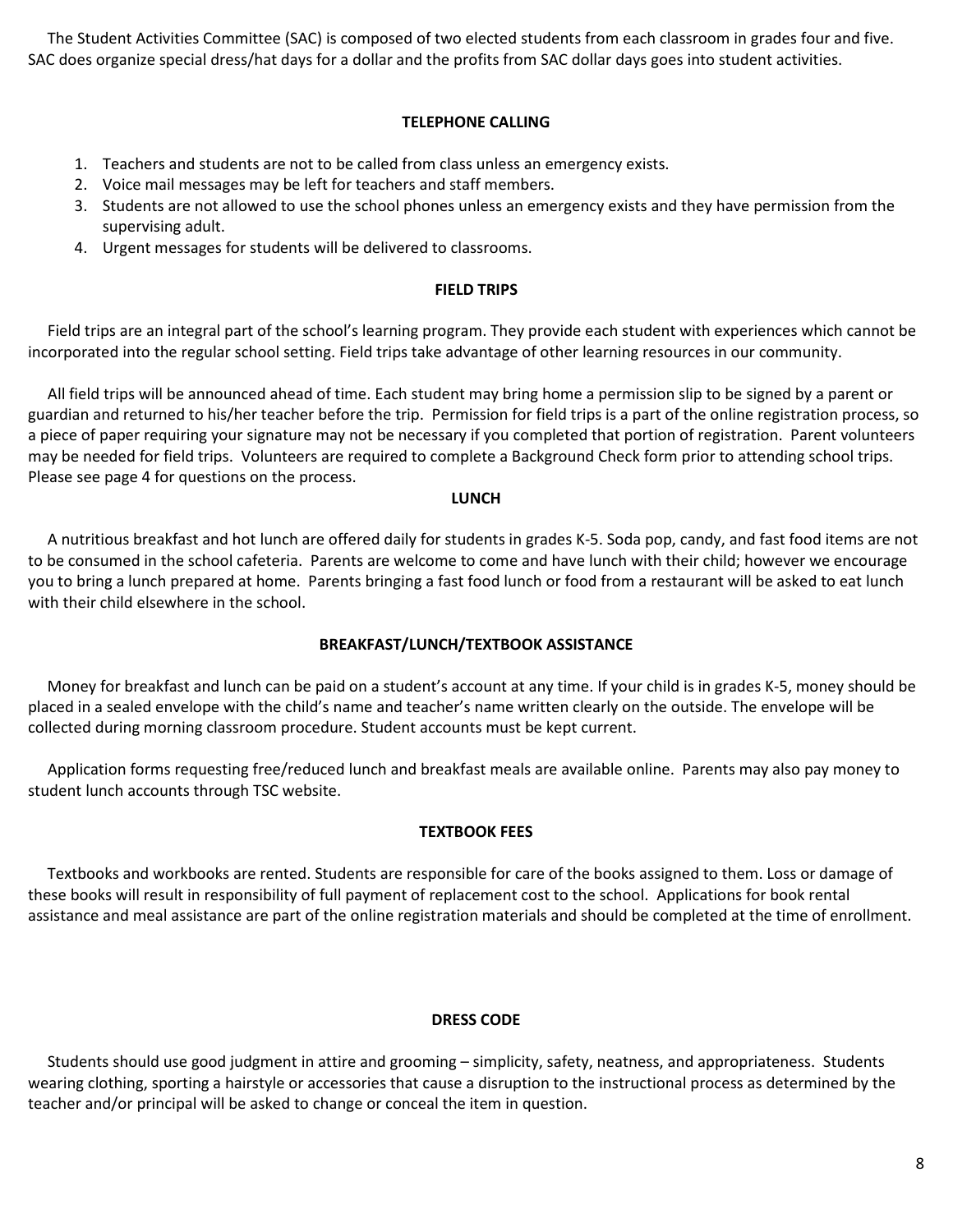During cold weather, students should be dressed warmly enough to be comfortable when recess is outside. Students are expected to go outside for recess unless it is raining or bitterly cold. With warmer weather comes the desire to wear summer play clothes, which may include shorts. Muscle/tank shirts, tube tops, spandex shorts, and/or bare midriffs are prohibited. Dresses, shorts, and miniskirts must be a moderate length. Flip-flop type shoes are not appropriate for school due to safety concerns on the playground.

#### **LOST AND FOUND**

 Jackets, hats, mittens, etc., are often turned into the school office when found. Too often these items are not claimed. Parents are welcome to check the "Lost and Found" to claim misplaced items. Labeling easily lost items with the child's name is highly encouraged. Unclaimed items will be donated periodically to Goodwill.

# **PICTURES**

 Every fall there is an opportunity for each student to have his/her picture taken. Students wishing to order pictures prepay for the desired pictures. A school yearbook will be available for purchase during the second semester. Spring pictures (when offered) will be available for preview prior to purchasing.

#### **EQUIPMENT**

 Items brought from home are the owner's responsibility and will remain in the classroom. Students must have prior approval from the classroom teachers before bringing items from home. The school cannot be held responsible for loss, theft, or breakage. Careful consideration needs to be taken before sending valuable merchandise to school.

#### **RECYCLING**

 The Tippecanoe School Corporation believes good stewardship of our natural resources and our environment is an essential part of students' civic responsibility. The school corporation is committed to establishing an education environment for students that models active participation and teaches responsible waste reduction and recycling. The corporation's recycling efforts will be coordinated by the Director of Buildings and Grounds.

# **FIRE, TORNADO, AND SECURITY DRILLS**

 Fire, tornado, and security drills will be held periodically in order to familiarize each student with a safe and efficient exit or place of security. Every student must cooperate fully in order to ensure the safety of all students. Fire drills occur once a month. Tornado and security drills occur twice per semester.

#### **MEDIA CENTER (LIBRARY)**

 Classes are scheduled into the media center for one-half hour sessions per week. During this class time, library skills, audio visual equipment operation and care, computer operation, literature appreciation, storytelling, and enrichment are areas of instruction.

 Books are checked out as follows: Kindergarten-one book per visit during the second semester; Grade 1-one book per visit; Grade 2- two books per visit; Grade 3- three books per visit; Grade 4- four books per visit; Grade 5- five books per visit. When books become overdue, no additional books may be checked out until the overdue books have been returned. No audio visual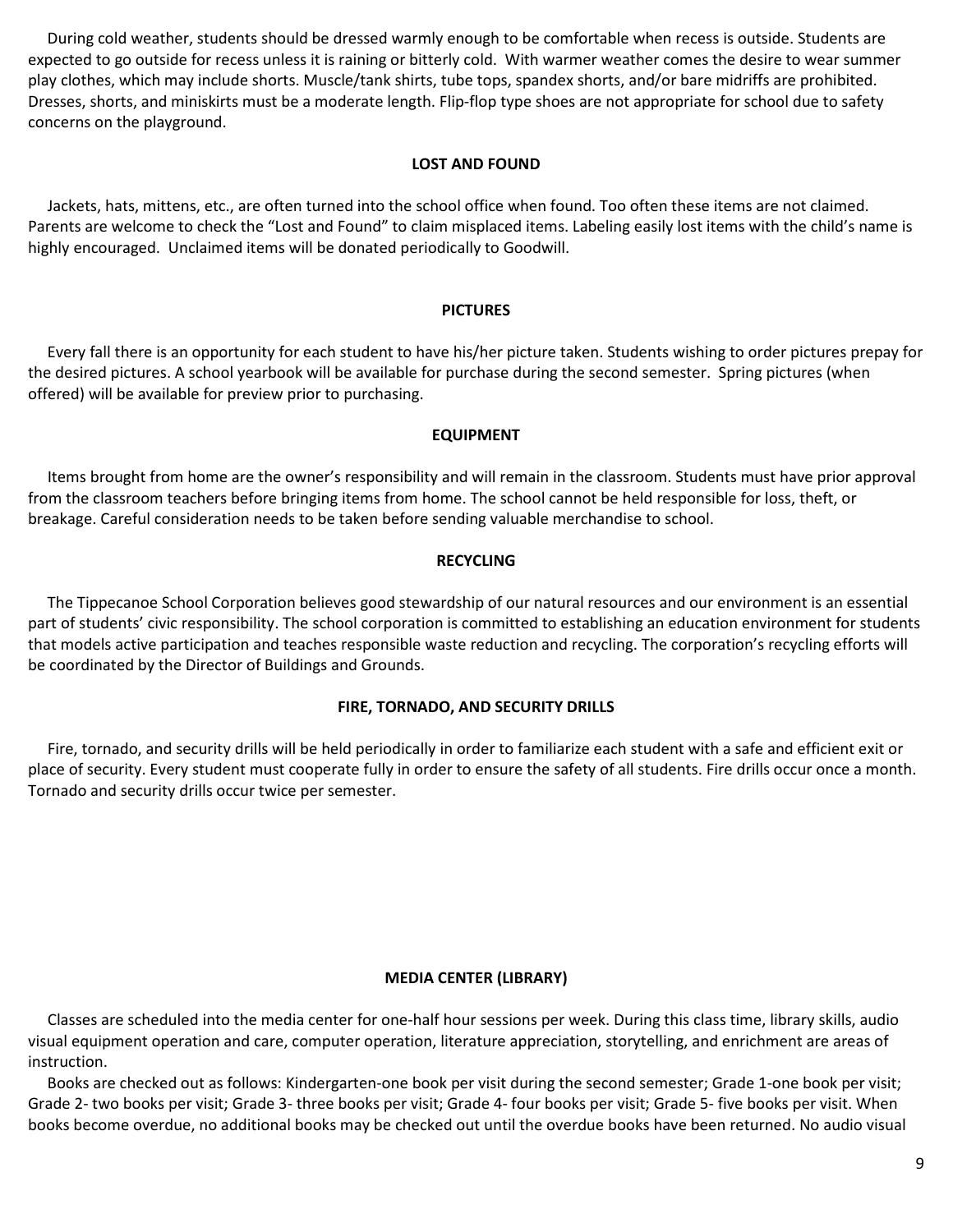software or equipment is checked out by students. When books are lost or damaged, the replacement value is asked of the student. Because of the length of winter vacation, books are called in for grades 1 through 3. Kindergarten and Grade 1 do not check out books over spring break.

 Woodland Elementary School patrons may check out books for a period of one week. Currently adopted curriculum teacher editions may be reviewed at Woodland School any time during the regular school day. Audio visual software and equipment may be reviewed at Woodland School any time during the regular school day. Many of student books/textbooks are available online.

# **GREATER LAFAYETTE AREA SPECIAL SERVICES (GLASS)**

 Greater Lafayette Area Special Services (GLASS) conducts a yearly search for all children with disabilities from birth through age twenty-one. The purpose of the search is to ensure that every child with a disability, who resides within Tippecanoe County, is receiving the special education and related services that are his/her right under state and federal law. If you are aware of any child suspected of having a disability, regardless of the severity, please contact the GLASS office (765-771-6006) or your school principal for information regarding referral procedures.

 GLASS is a cooperative effort sponsored by Lafayette School Corporation, Tippecanoe School Corporation, and West Lafayette Community School Corporation. The GLASS office is at 2300 Cason Street, Lafayette, IN 47904.

# **ELL (ENGLISH LANGUAGE LEARNERS)**

 Students with limited English proficiency are tutored several times a week by specially trained tutors. This program is under the supervision of Mrs. Carrie Painter, Community Liaison for Tippecanoe School Corporation. Her office is at Burnett Creek Elementary School and you may reach her at (765)269-8080. Itzel Lopez-Carbajal is the bi-lingual ELL liason at Woodland and may be reached at (765) 269-8259.

# **LIFESKILLS**

**Integrity:** To act according to what is right and wrong. **Initiative:** To do something because it needs to be done. **Flexibility:** The ability to alter plans when necessary. **Perseverance:** To continue in spite of difficulties. **Organization:** To plan, arrange, and implement in an orderly way. **Sense of Humor:** To laugh and be playful without hurting others. **Effort:** To do your best. **Common Sense:** To think it through. **Problem Solving:** To seek solutions in difficult situations. **Responsibility:** To be accountable for your actions. **Patience:** To wait calmly for someone or something. **Friendship:** To make and keep a friend through mutual trust and caring. **Curiosity:** To investigate and seek understanding. **Cooperation:** To work together toward a common goal or purpose. **Caring:** To feel and show concern. **Resourcefulness:** To respond to challenges in creative ways.

#### **HONESTY**